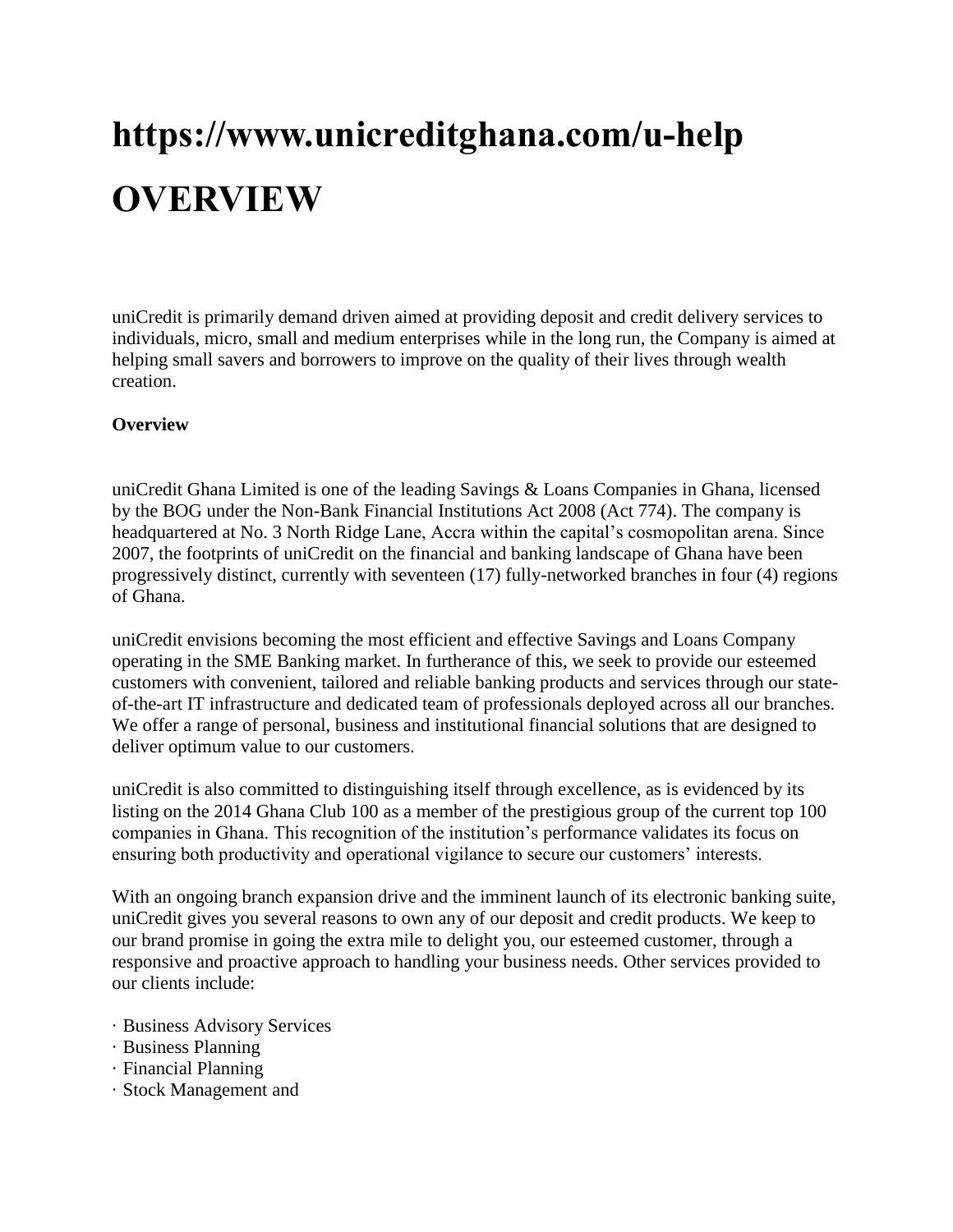· Cash Flow Forecasts

Our staff are ably-equipped to address your banking concerns and guide you towards the realisation of your personal and business financial goals. At uniCredit, we are ready to grow with you.

uniCredit…Your Caring Partner

#### **More Info**

- [Overview](https://www.unicreditghana.com/overview.php)
- [Core Values](https://www.unicreditghana.com/core_values.php)
- $\bullet$  [Core Objective](https://www.unicreditghana.com/objectives.php)
- [Vision & Mission](https://www.unicreditghana.com/vission.php)
- [Board Of Directors](https://www.unicreditghana.com/board.php)
- [Executive Committee](https://www.unicreditghana.com/exco.php)
- [Management Team](https://www.unicreditghana.com/management.php)

## **(Savings Account)**

Interest earned on balances over GH¢100, Use of passbooks for transaction records, Start saving with at least GH¢5. Offers competitive interest rates.

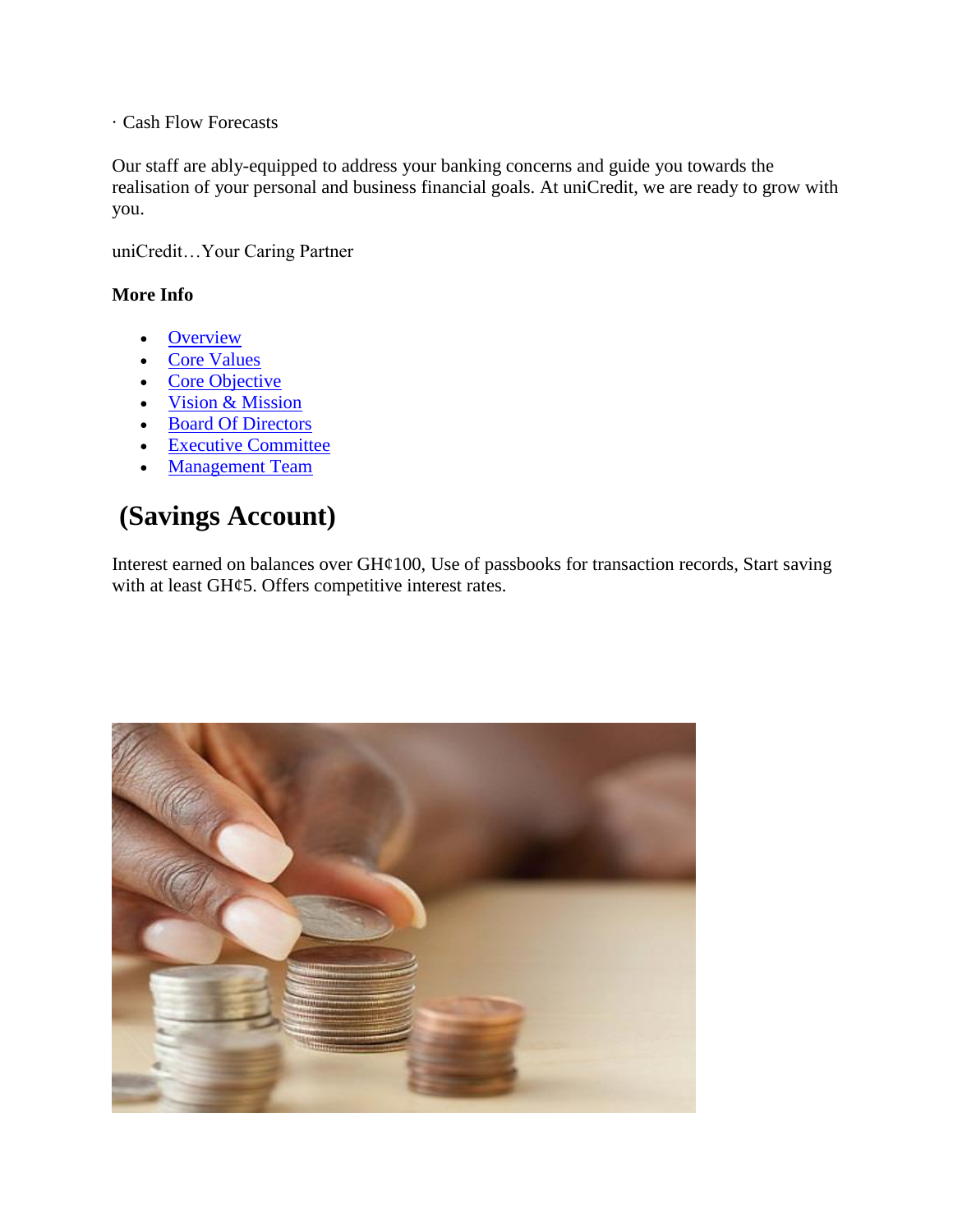### **Benefits**

- Safe custody of your money
- Earn competitive interest rate
- Statement of accounts on request
- Flexible cash withdrawal terms

# **g-Susu**

Daily savings with the option of having money collected from client's premises or making payments in branch Client decides daily contribution of a fixed amount Savings with the opportunity of taking a loan facility to the tune of 3 times the amount saved after three months



- Easy access to loan
- Use savings as collateral
- Building substantial bulk deposit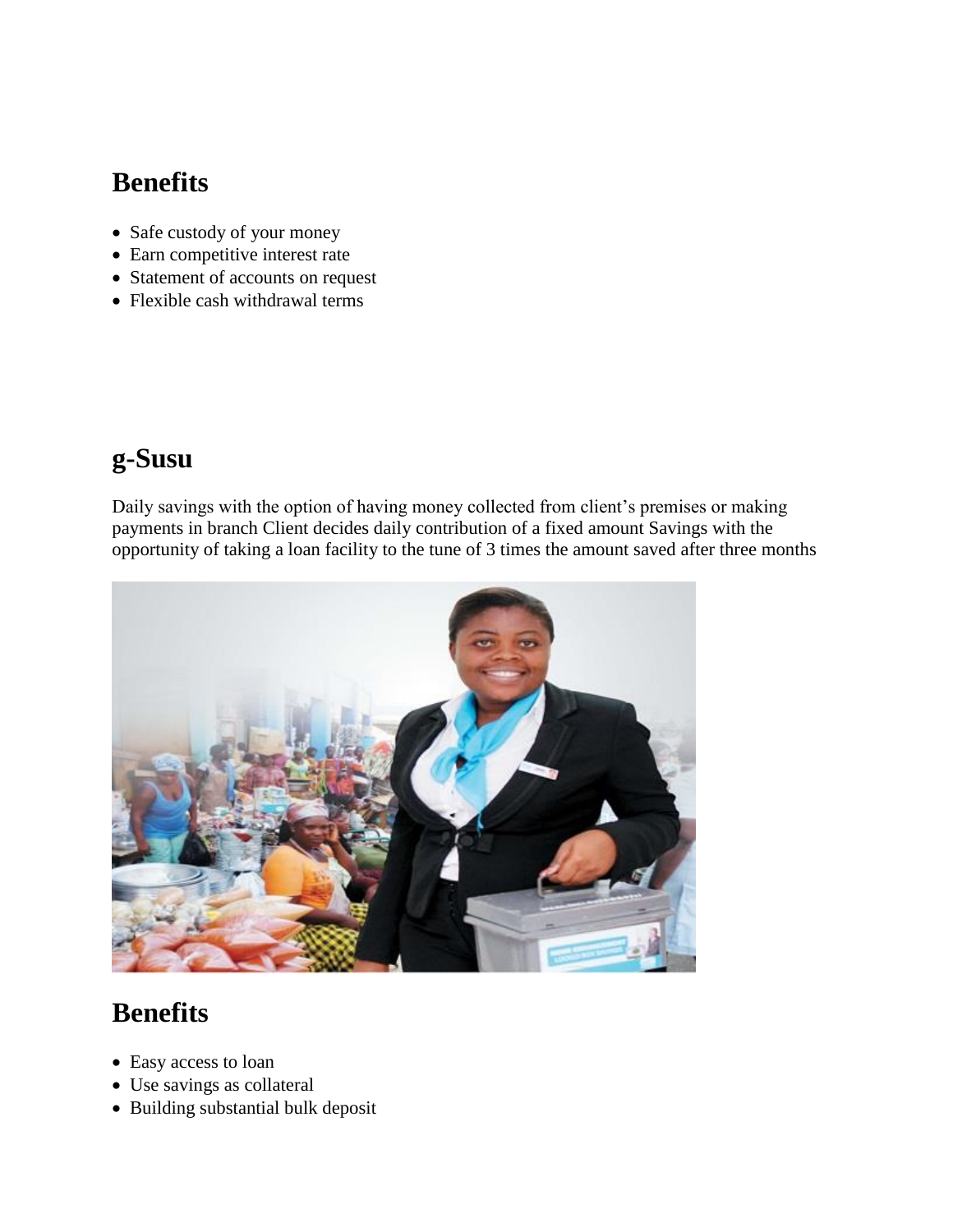# **Target Market**

- Individuals
- Traders
- Groups

# **(g-Kid Account)**

Children's account opened with the parent or guardian as a trustee Child gets full control over account when he/she turns 18 Competitive interest earned on balances over GH¢100 Use of passbooks for transaction records Save a minimum of  $GH\varphi$  10.00 a month



- Safe custody of your money
- Building substantial bulk deposits for the child's future
- Have the opportunity to borrow against the amount saved for school fees after six (6) months of savings
- Insurance cover for the child for a minimum balance over  $GH¢100.00$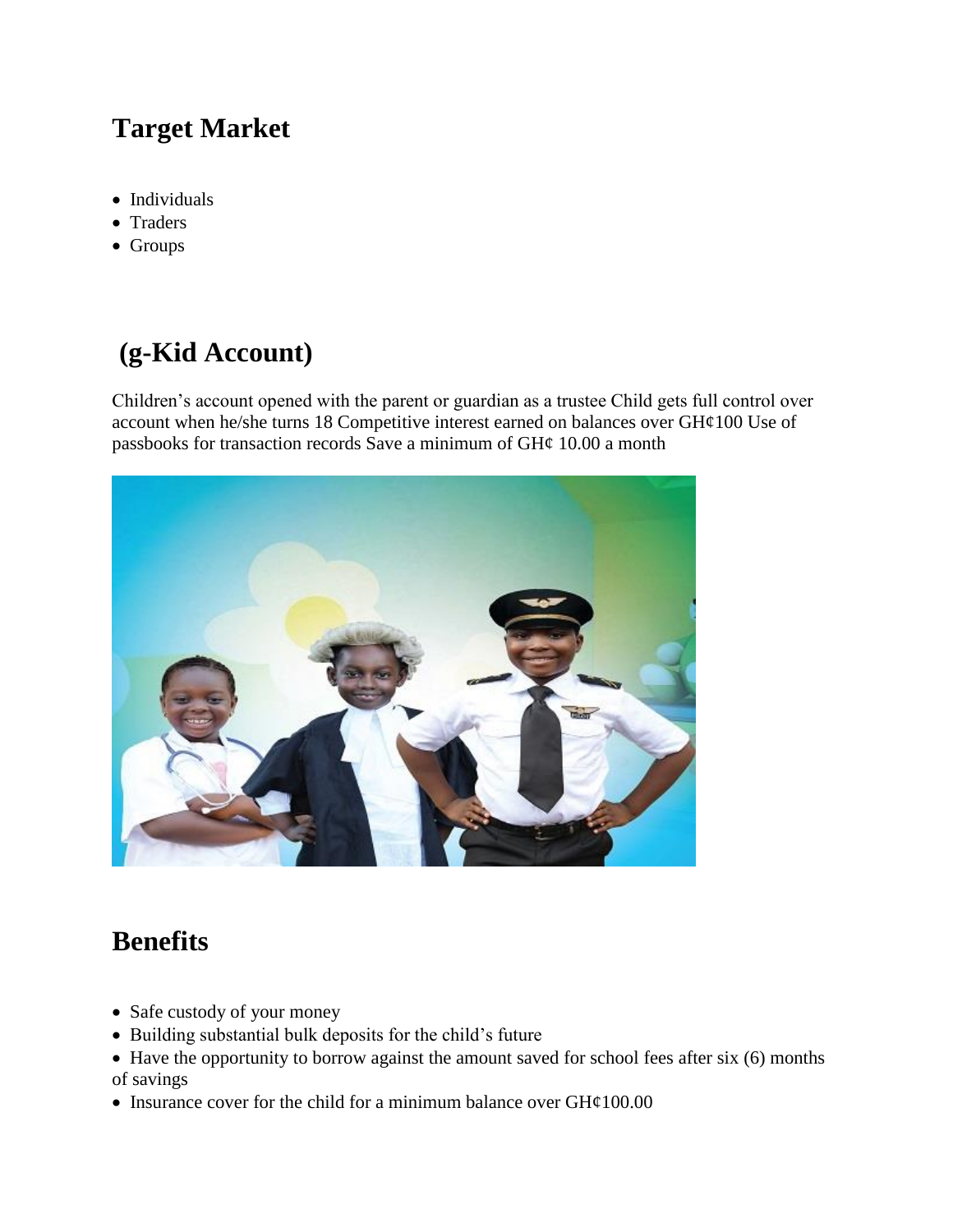- Helps the child develop savings habit
- Earn competitive interest on savings

#### **Account opening requirements**

- Child's birth certificate
- 1 passport size photograph
- and a recognized identity card of account opening parent or guardian.

### **(Fixed Deposit Account)**

Enjoy competitive interest rates, Minimum initial deposit of  $GH¢200$ , Choose from a period of 3, 6 or 12 months, Restricted access to fund during period of investment.

- Earn high interest rates
- Opportunity to roll over investment for another term
- Use as collateral to secure loan
- Secured investment for your money
- Provided with a certificate as evidence of investment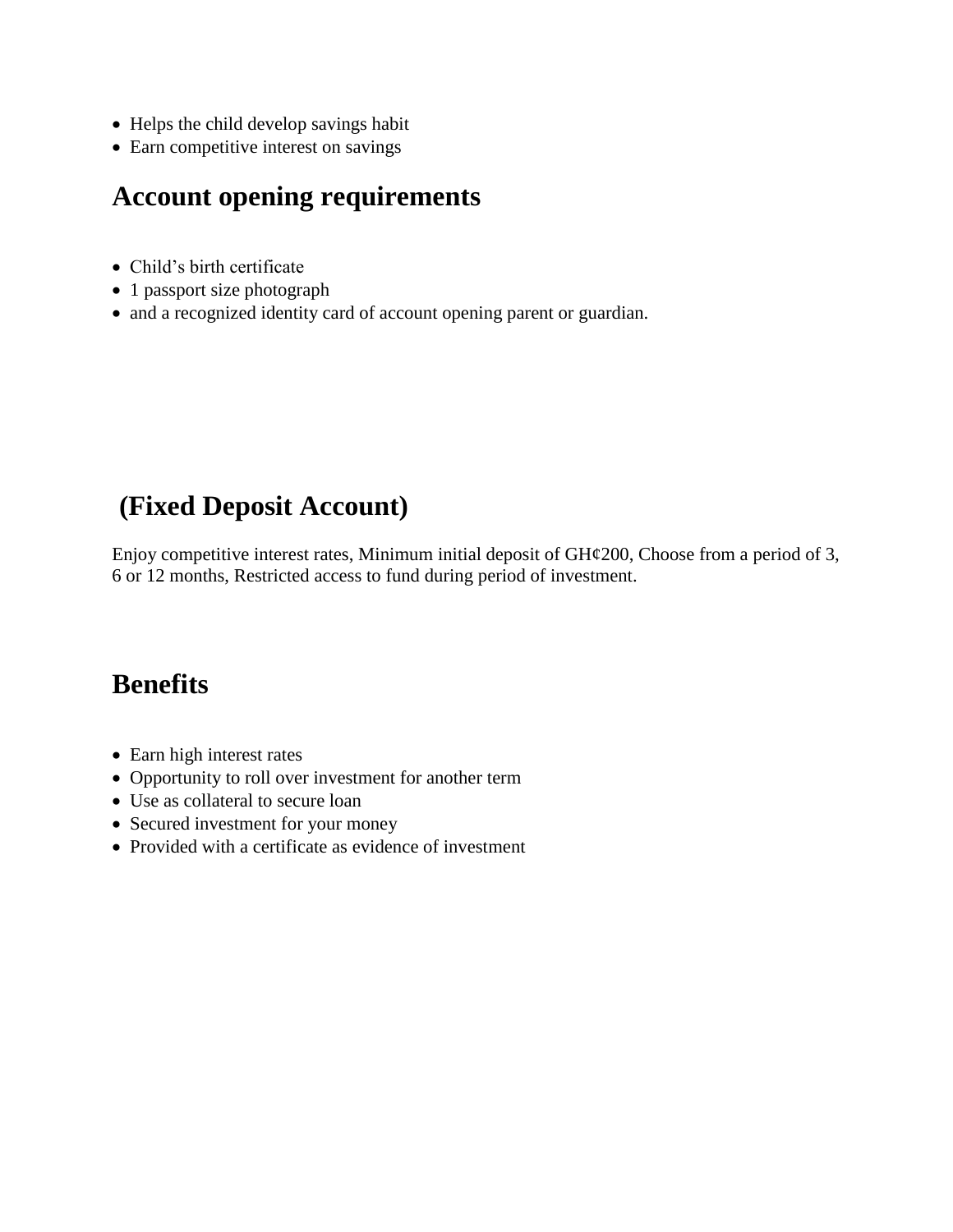# **GLOBAFIN Fixed Term Deposit Rates Per Annum**



| <b>3 Months</b>                      |             |               | <b>6 Months</b> |               | <b>12 Months</b> |               |
|--------------------------------------|-------------|---------------|-----------------|---------------|------------------|---------------|
| <b>GLOBAFIN MICROFINANCE LIMITED</b> |             |               |                 |               |                  |               |
|                                      | <b>RATE</b> | <b>RETURN</b> | <b>RATE</b>     | <b>RETURN</b> | <b>RATE</b>      | <b>RETURN</b> |
|                                      |             |               |                 |               |                  |               |
| 500.00                               | 23.0%       | 28.67         | 25%             | 62.33         | 27%              | 135.00        |
| 600.00                               | 23.0%       | 34.41         | 25%             | 74.79         | 27%              | 162.00        |
| 700.00                               | 23.0%       | 40.14         | 25%             | 87.26         | 27%              | 189.00        |
| 800.00                               | 23.0%       | 45.87         | 25%             | 99.73         | <b>27%</b>       | 216.00        |
| 900.00                               | 23.0%       | 51.61         | 25%             | 112.19        | 27%              | 243.00        |
| 1,000.00                             | 23.0%       | 57.34         | 25%             | 124.66        | <b>27%</b>       | 270.00        |
| 2,000.00                             | 23.0%       | 114.68        | 25%             | 249.32        | <b>27%</b>       | 540.00        |
| 3,000.00                             | 23.0%       | 172.03        | 25%             | 373.97        | 27%              | 810.00        |
| 4,000.00                             | 23.0%       | 229.37        | 25%             | 498.63        | 27%              | 1,080.00      |
| 5,000.00                             | 23.0%       | 286.71        | 25%             | 623.29        | <b>27%</b>       | 1,350.00      |
| 6,000.00                             | 23.0%       | 344.05        | 25%             | 747.95        | 27%              | 1,620.00      |
| 7,000.00                             | 23.0%       | 401.40        | 25%             | 872.60        | <b>27%</b>       | 1,890.00      |
| 8,000.00                             | 23.0%       | 458.74        | 25%             | 997.26        | 27%              | 2,160.00      |
| 9,000.00                             | 23.0%       | 516.08        | 25%             | 1,121.92      | 27%              | 2,430.00      |
| 10,000.00                            | 23.0%       | 573.42        | 25%             | 1,246.58      | <b>27%</b>       | 2,700.00      |
| 20,000.00                            | 25.0%       | 1,246.58      | 27.0%           | 2,692.60      | 29%              | 5,800.00      |
| 30,000.00                            | 25.0%       | 1,869.86      | 27.0%           | 4,038.90      | 29%              | 8,700.00      |
| 40,000.00                            | 25.0%       | 2,493.15      | 27.0%           | 5,385.21      | 29%              | 11,600.00     |
| 50,000.00                            | 25.0%       | 3,116.44      | 27.0%           | 6,731.51      | 29%              | 14,500.00     |
| 60,000.00                            | 25.0%       | 3,739.73      | 27.0%           | 8,077.81      | 29%              | 17,400.00     |
| 70,000.00                            | 25.0%       | 4,363.01      | 27.0%           | 9,424.11      | <b>29%</b>       | 20,300.00     |
| 80,000.00                            | 25.0%       | 4,986.30      | <b>27.0%</b>    | 10,770.41     | <b>29%</b>       | 23,200.00     |
| 90,000.00                            | 25.0%       | 5,609.59      | 27.0%           | 12,116.71     | <b>29%</b>       | 26,100.00     |
| 100,000.00                           | 25.0%       | 6,232.88      | 27.0%           | 13,463.01     | <b>29%</b>       | 29,000.00     |
| <b>ABOVE</b>                         |             |               |                 |               |                  |               |
| 100,000                              | negotiable  |               |                 |               |                  |               |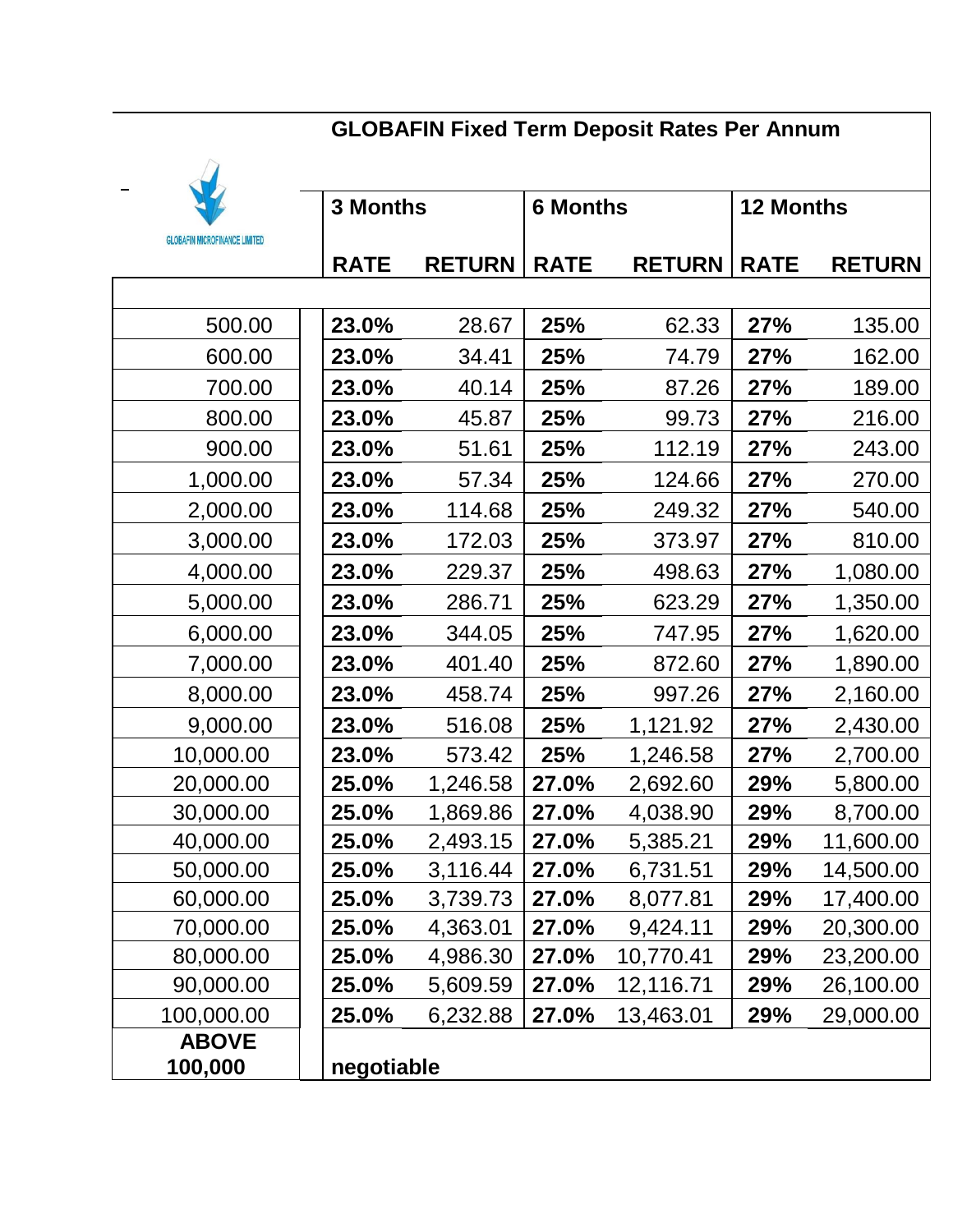| <b>AMOUNT RANGE</b> | <b>91 DAYS</b> | <b>182 DAYS</b> | <b>365 DAYS</b> |
|---------------------|----------------|-----------------|-----------------|
| 500-9,999           | 23.5%          | 24%             | 24.5%           |
| 10,000-19,999       | 24%            | 25%             | 25.5%           |
| 20,000-49,999       | 24.5%          | 25.5%           | 26%             |
| 50,000-99,999       | 25%            | 26%             | 26.5%           |
| 100,000-199,999     | 25.5%          | 26.5%           | 27%             |
| 200,000-499,999     | 26%            | 27%             | 27.5%           |
| Above 500,000       | 26.5%          | 27.5%           | 28%             |

#### **Target Market**

- General Public
- Individuals
- Businesses
- High net worth individuals
- Investment and Asset Management Firms
- Fund Managers

#### **Products**

- [u-Check Account \(Current account\)](https://www.unicreditghana.com/u-check.php)
- [Daakye Nti \(Savings Account\)](https://www.unicreditghana.com/savings.php)
- $\cdot$  [u-Susu](https://www.unicreditghana.com/u-susu.php)
- [Mmofra Yieye \(u-Kid Account\)](https://www.unicreditghana.com/u-kid.php)
- [Ebɛtɔda \(Fixed Deposit Account\)](https://www.unicreditghana.com/fd.php)
- [Home Enhancement Locked-Box Savings Scheme](https://www.unicreditghana.com/homebox.php)
- [u-Help \(Adwumapa\)](https://www.unicreditghana.com/u-help.php)
- $\cdot$  [u-Cap \(Dwetire\)](https://www.unicreditghana.com/u-cap.php)
- u- [Clear \(Boafo Ye Na\)](https://www.unicreditghana.com/u-clear.php)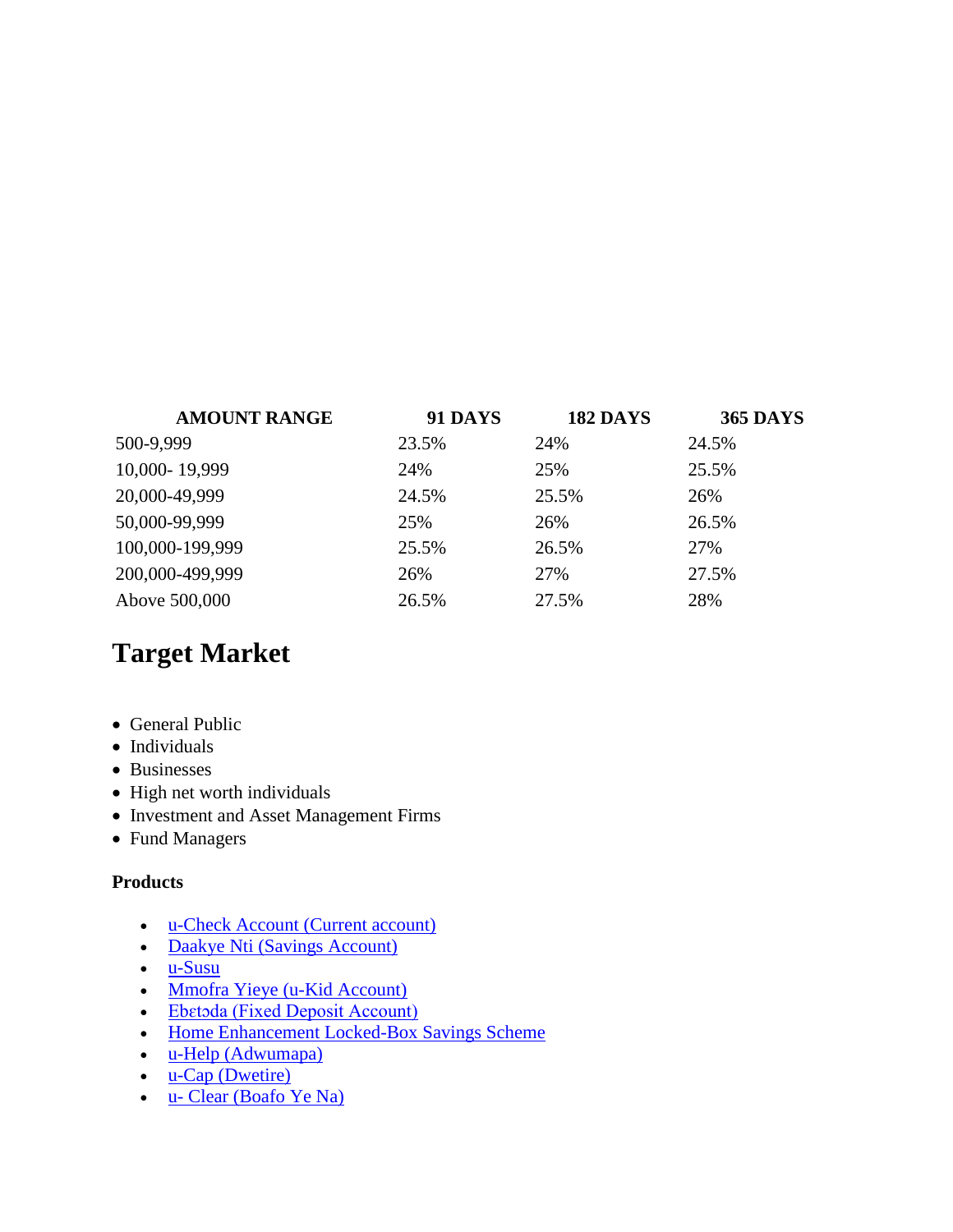- [Adamfo pa \(Trade Loans\)](https://www.unicreditghana.com/adamfopa.php)
- [u-Cap \(Dwetire\)](https://www.unicreditghana.com/u-cap.php)

## **Home Enhancement Locked-Box Savings Scheme**

A product designed to enable households and individuals to deposit small, variable amounts frequently towards the purchase of an asset for the household.

## **Features**

Account opened in the name of the household Locked boxes deposited at client's home Household makes deposits into the locked-boxes Contents of boxes collected at agreed regular periods Household qualifies for loan after contributing for a continuous three (3) months Household can access loan to the tune of 4 times the amount contributed for an agreed purpose such as: Purchase of household appliances, Refurbishment of homes, Purchase of furniture etc.



- Safe custody of your money
- Earn competitive interest on savings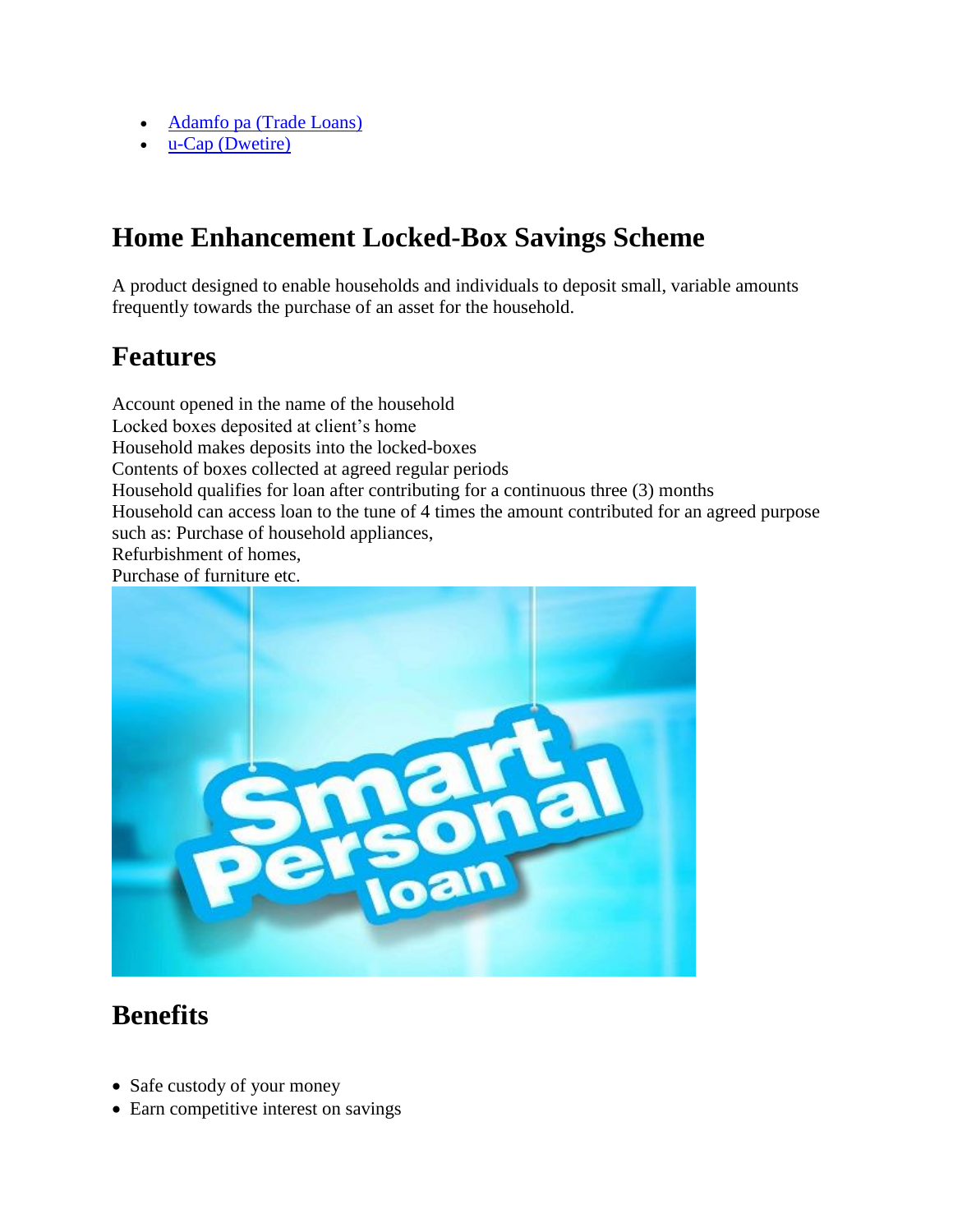- Easy access to loans
- Savings used as collateral for the loan
- Banking Services to the doorstep of household.

#### **Interest rate**

• Interest is paid on balances over  $GH\varphi100$ 

# **Target Market**

- Individuals
- Households
- Groups
- Societies
- Churches

## **Account opening requirements**

Initial minimum contribution of GH¢5.00

One (1) passport size photograph and any recognized identity card to be provided by any member(s) chosen by the household as signatory (signatories) to the account.

# **g- Clearing Loan**

A loan facility designed for SMEs and importers who have need for short term facilities to clear imported goods.

#### **Features**

- Loan for existing clients who is into importing business
- Loan tenure of 1-3 months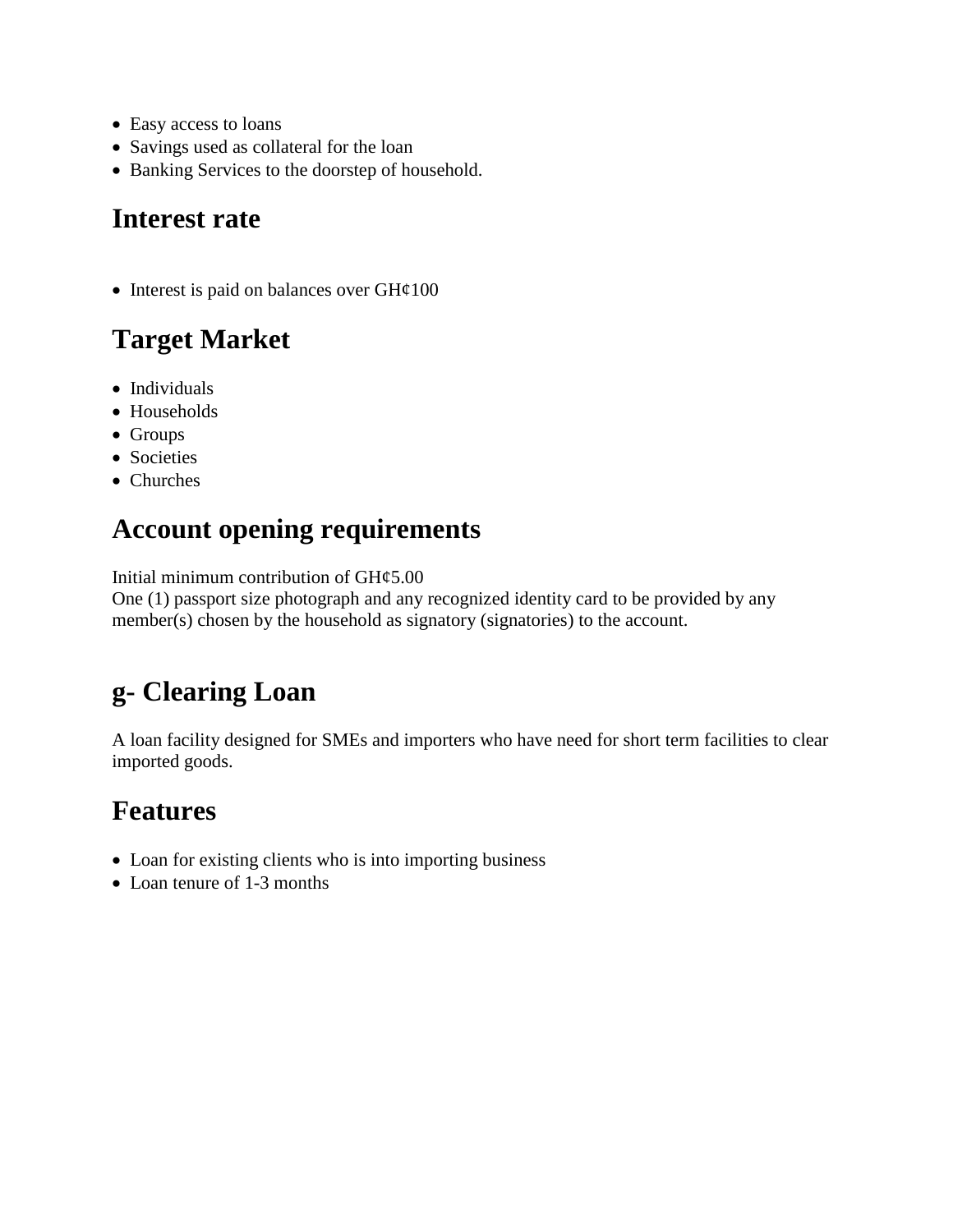

# **Benefits**

- Quick access to loan
- Flexible loan terms
- Free Business advisory services
- Banking services at your doorstep

# **Target Market**

• Importers

# **Business loans (Trade Loans)**

A Trade Loan facility carefully designed for micro clients who are already into trading (ie buying and selling) and wish to acquire more stocks

### **Features**

- Loan amount is between GH¢100 and GH¢20,000.
- Loan repayment is between 3 to 12 months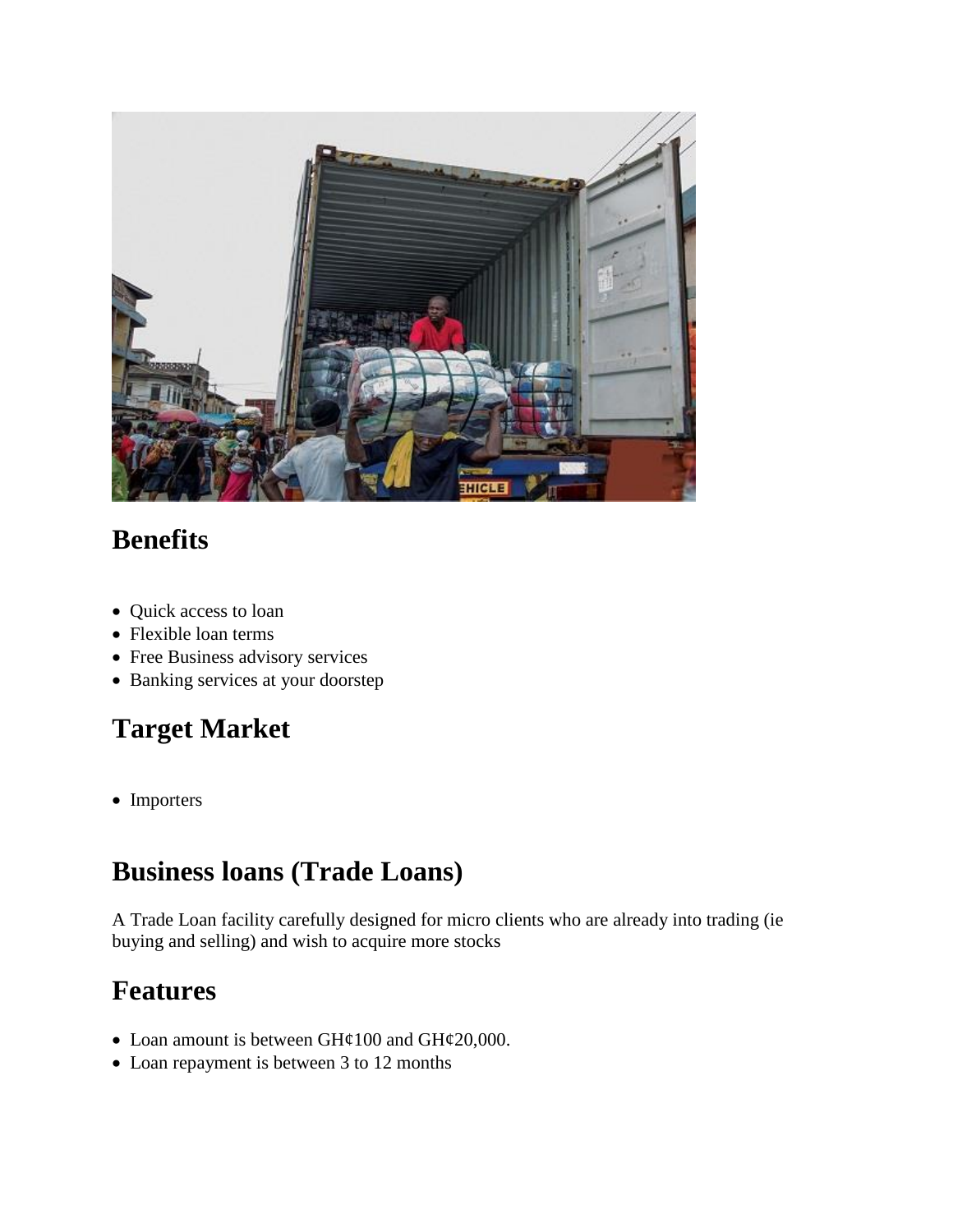

# **Benefits**

- Quick access to loan
- Flexible loan terms
- Free Business advisory services
- Banking services at your doorstep

# **Target Market**

- Corporate entities
- $\bullet$  Individuals
- Traders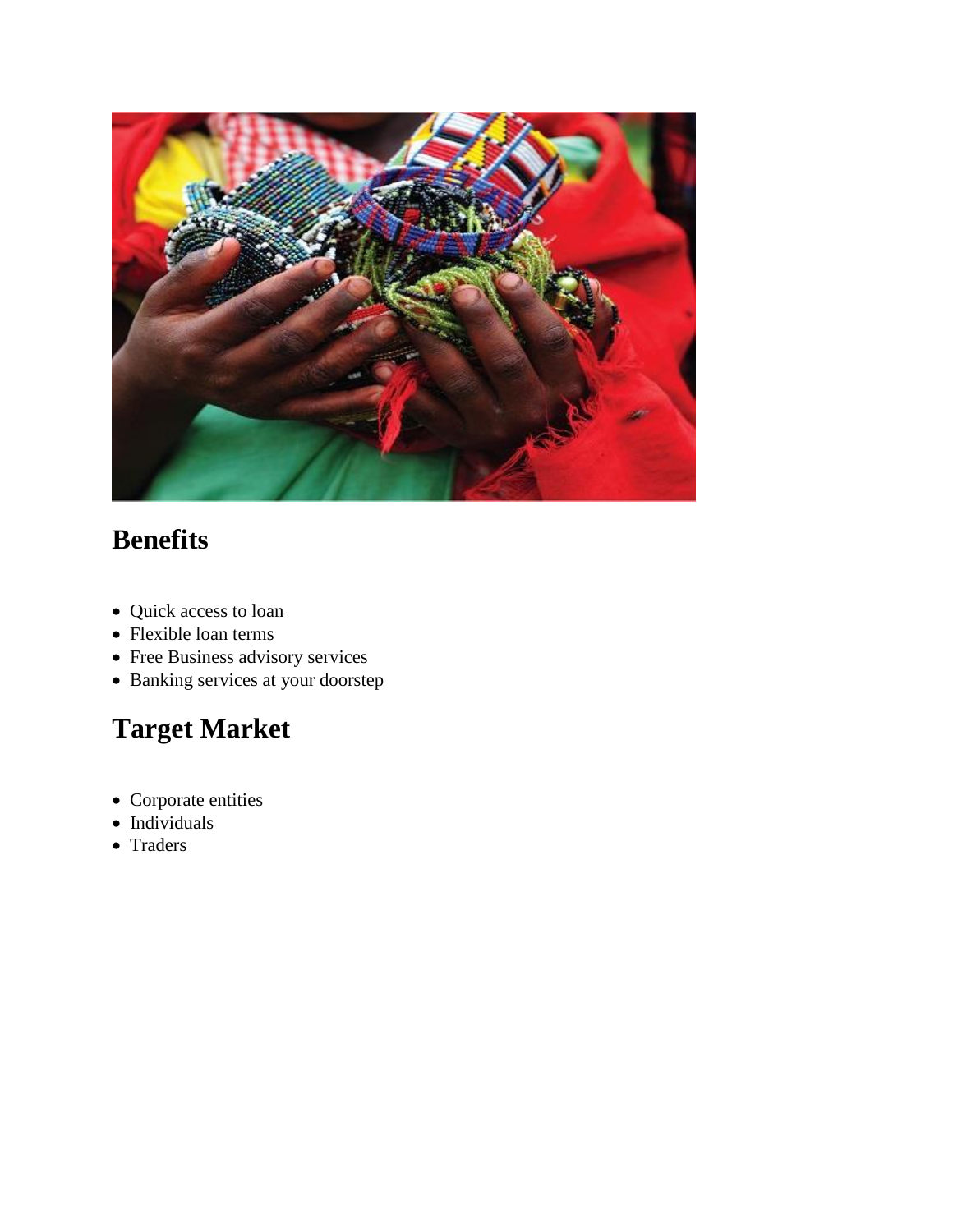Loans designed for Small and Medium Scale Enterprises (SMEs) who require working capital or fixed assets for their businesses

# **Features**

 Clients with active account operations and substantial turnovers may be offered concessionary interest rates

- Client to operate an account for a minimum of three months to qualify for a loan
- Loan repayment is between 1 to 12 months



# **Benefits**

- Quick access to loan
- Flexible loan terms
- Free Business advisory services
- Banking services at your doorstep

# **G-Help (Salary Loans)**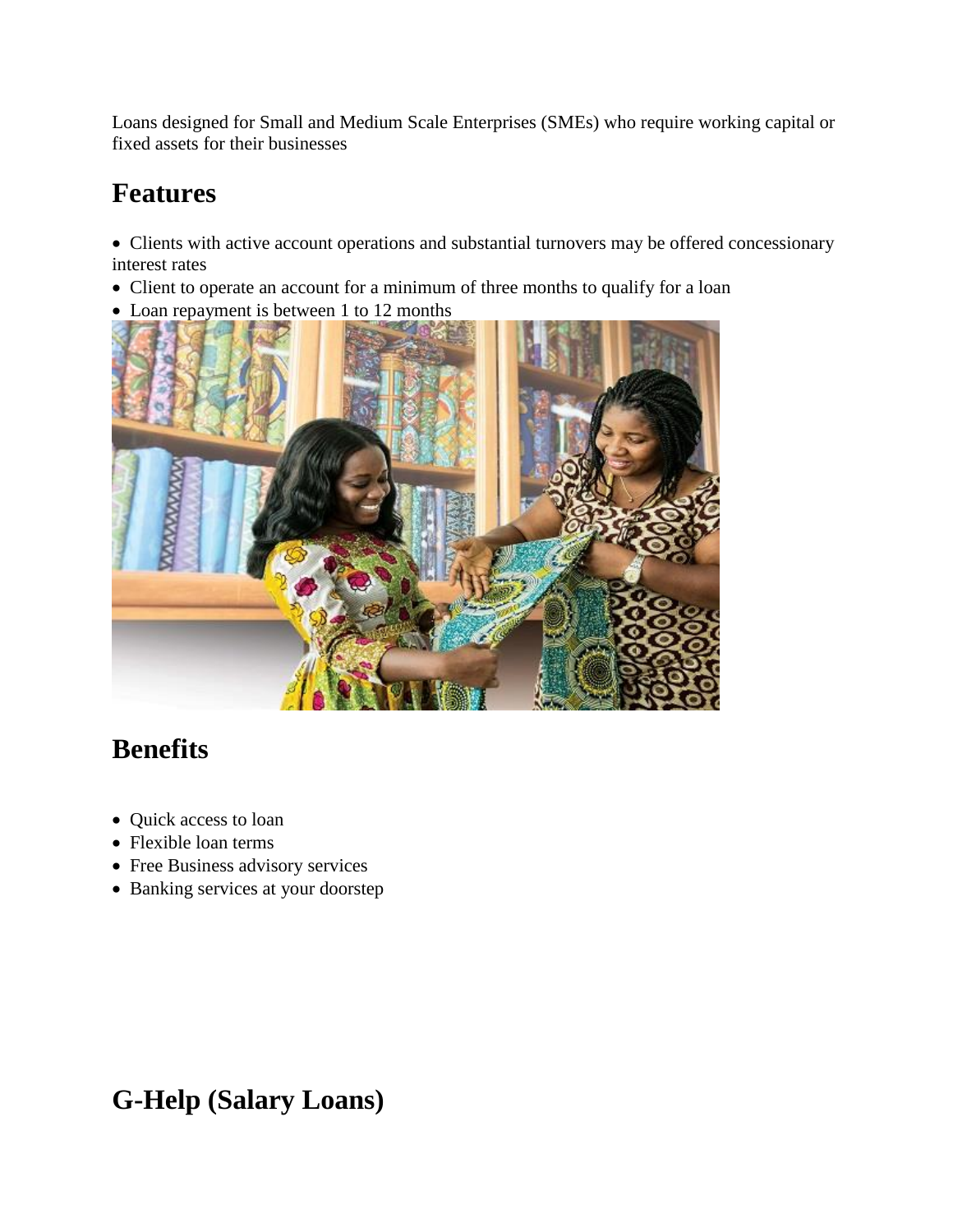Loans for salaried workers

### **Features**

A loan facility specially designed to support salaried workers Loan tenure of up to 12 months Debt servicing should not exceed 40% of net salary per month



#### Title to us today on 0302 665646

# **Benefits**

Available to both account holders and non-account holders of Globafin

www.urverstrighuna.com

- A personal loan at your door step
- No collateral required

# **Who Qualifies**

All salaried workers

# **Account Opening Requirements**

A personal guarantee from a colleague